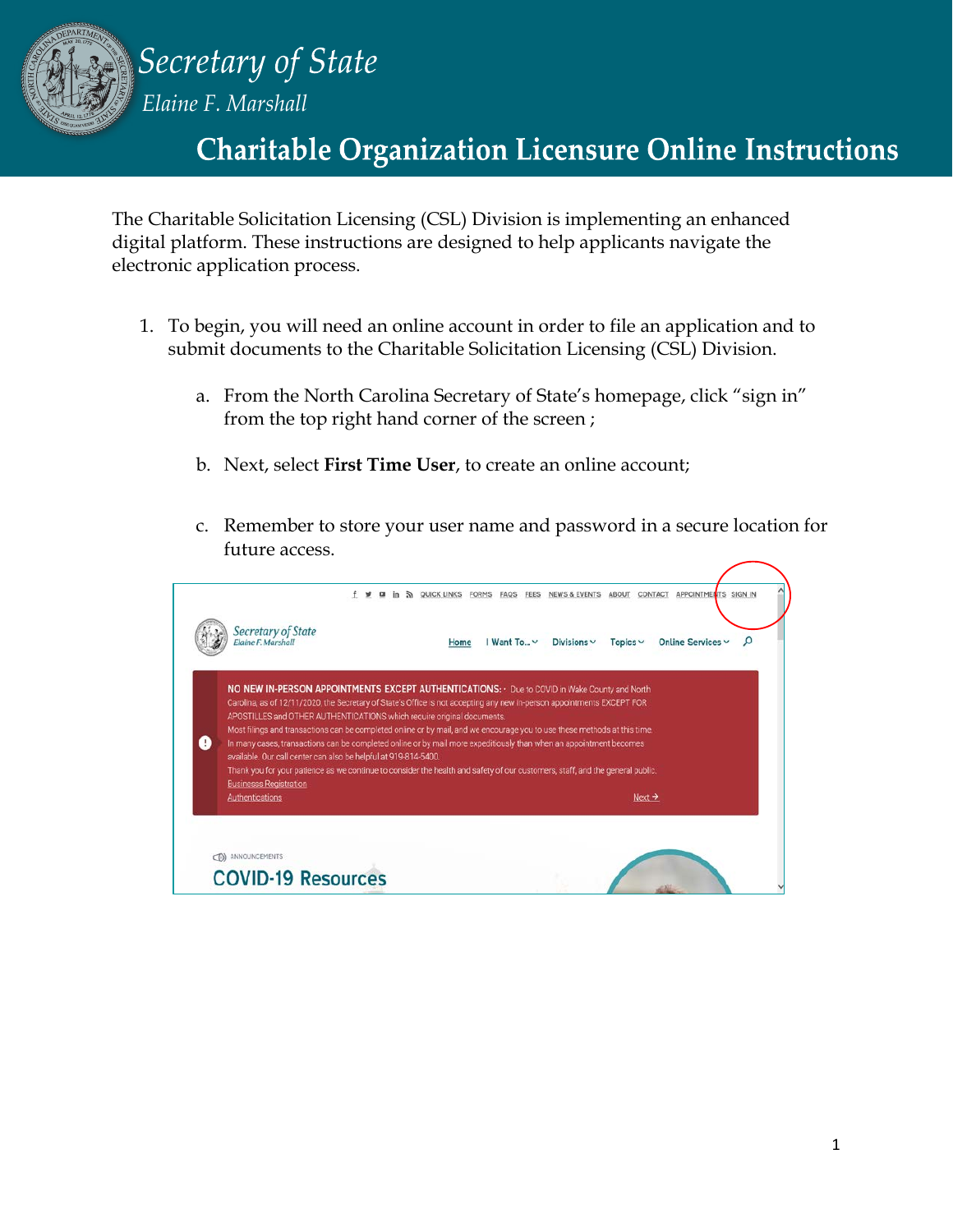- 2. Once you have registered an online account, return to the homepage of the North Carolina Secretary of State's website.
	- a. Select the Divisions tab;
	- b. Then under Charities, click "Apply for A License Online."

| Secretary of State<br>Elaine F. Marshall |                                | I Want To V<br>Divisions $\sim$<br>Home | Q<br>Online Services v<br>Topics $\vee$ |
|------------------------------------------|--------------------------------|-----------------------------------------|-----------------------------------------|
|                                          |                                |                                         |                                         |
| <b>BUSINESS REGISTRATION</b>             | <b>NOTARY</b>                  | <b>LOBBYING</b>                         | UNIFORM COMMERCIAL CODE                 |
| How To: Annual Reports Online            | <b>Renew Notary Commission</b> | Look Up A Lobbyist Or Principal         | <b>File A UCC</b>                       |
| Search For A Business                    | <b>Become A Notary</b>         | <b>Register Online</b>                  | Search For A UCC                        |
| <b>Start A Business</b>                  | <b>Find A Notary</b>           | Forms                                   | Search For A Federal Tax Lien           |
| <b>Online Business Services</b>          | <b>ENotary Registration</b>    | <b>File Online Expense Report</b>       | <b>Download Forms</b>                   |
| <b>CHARITIES</b>                         | <b>SECURITIES</b>              | <b>INVESTOR PROTECTION</b>              | <b>PUBLICATIONS</b>                     |
| <b>Search Our Registry</b>               | For investors                  | <b>Search Brochures</b>                 | <b>Brochures</b>                        |
| Apply For A License Online               | For Securities Professionals   | <b>Administrative Actions</b>           | <b>Kids Page</b>                        |
| <b>Download Forms</b>                    | For Small Business             | <b>Newsletter &amp; Alerts</b>          | <b>Public Meetings Calendar</b>         |
| <b>Annual Reports</b>                    | <b>File A Complaint</b>        | Contact Us Or Request A Speaker         | Other Publications                      |

- 3. There are 4 important steps that will help you submit a successful application.
	- a. Review the "Online Filing" Checklist document for helpful filing hints;
	- b. Read the Privacy Statement;
	- c. Read the Initial and Renewal License Application Online Filing Instructions; and
	- d. Have your Account Login information available.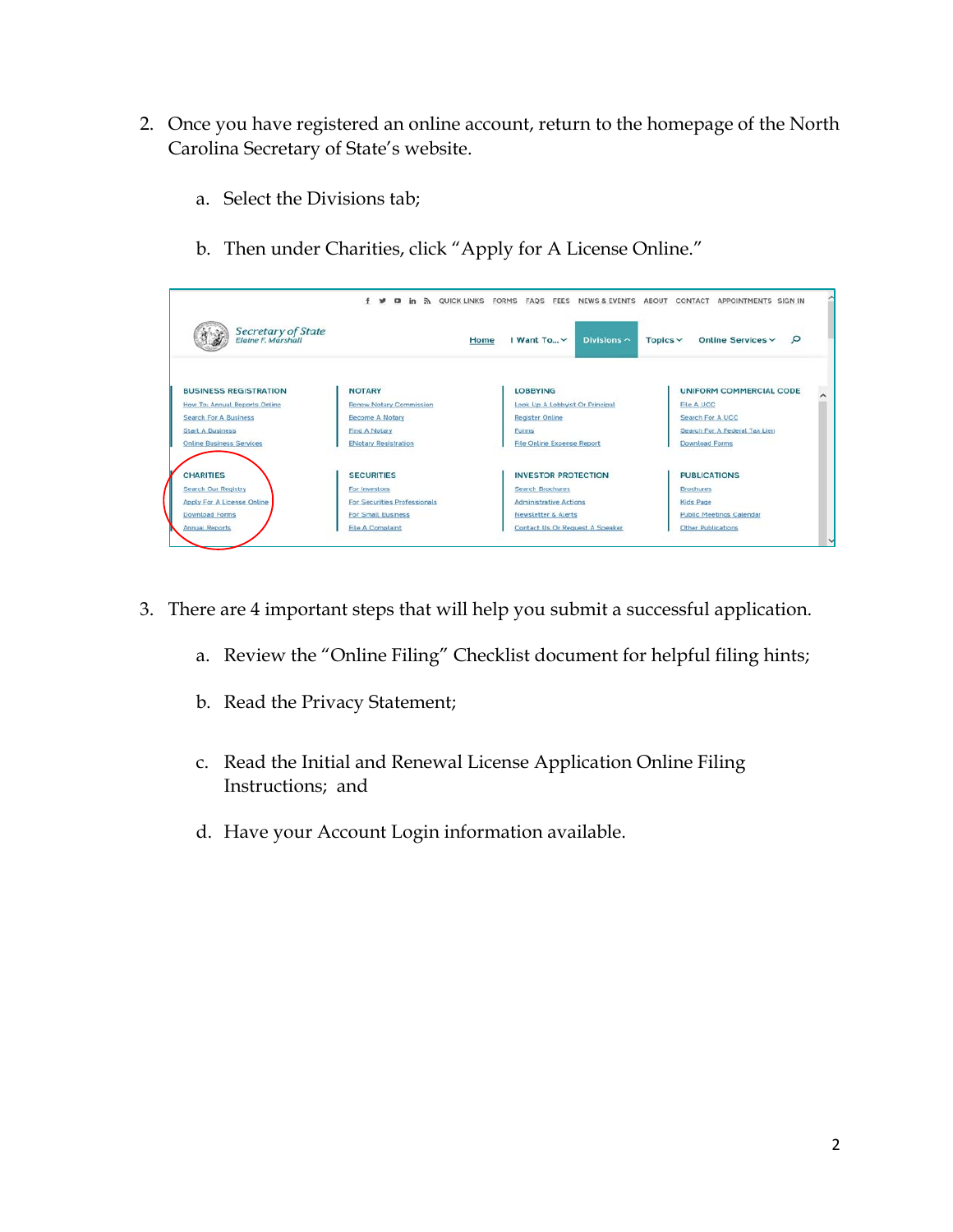| Secretary of State<br>Elaine F. Marshall                           |                                                                                                                                                                                                        | Home | I Want To v         | Divisions $\vee$ | Topics $\vee$                                           | Online Services v |
|--------------------------------------------------------------------|--------------------------------------------------------------------------------------------------------------------------------------------------------------------------------------------------------|------|---------------------|------------------|---------------------------------------------------------|-------------------|
| · Online Filing Checklist<br>· Initial and Renewal License Applic- | line Filing Instructions                                                                                                                                                                               |      |                     | <b>Forms</b>     | <b>Online Filing</b>                                    |                   |
| · Privacy Statement                                                | After you have read both documents, click on Register to create an account or Account Login if you<br>already have an account and have not done so already. If you need to pay an invoice, Click Here, |      |                     |                  | <b>Continue a Filing</b><br><b>Check My Uploads</b>     |                   |
|                                                                    |                                                                                                                                                                                                        |      |                     |                  | <b>Enforcement</b><br><b>Frequently Asked Questions</b> |                   |
| Initial<br><b>Applications</b>                                     | Initial<br>Exemption                                                                                                                                                                                   |      | Renewal<br>Requests |                  | <b>Search our Registry</b><br><b>Annual Reports</b>     |                   |
|                                                                    | Requests                                                                                                                                                                                               |      |                     |                  | <b>Statutes &amp; Rules</b>                             |                   |

4. Select the initial or renewal application button to begin your registration. At any time during the registration process, hover your mouse over the **bubble icon** to see more information related to a specific question.

| Secretary of State<br>Elaine F. Marshall                                                                                  |                                                                      | Home | I Want To Y | Divisions $\vee$ | Topics $\vee$                     | Online Services v |
|---------------------------------------------------------------------------------------------------------------------------|----------------------------------------------------------------------|------|-------------|------------------|-----------------------------------|-------------------|
| · Online Filing Checklist                                                                                                 |                                                                      |      |             |                  | <b>Online Filing</b>              |                   |
|                                                                                                                           | · Initial and Renewal License Application Online Filing Instructions |      |             | Forms            |                                   |                   |
| · Privacy Statement<br>After you have read both documents, click on Register to create an account or Account Login if you |                                                                      |      |             |                  | <b>Continue a Filing</b>          |                   |
| already have an account and have not done so already. If you need to pay an invoice, Click Here.                          |                                                                      |      |             |                  | <b>Check My Uploads</b>           |                   |
|                                                                                                                           |                                                                      |      |             |                  | <b>Enforcement</b>                |                   |
|                                                                                                                           |                                                                      |      |             |                  | <b>Frequently Asked Questions</b> |                   |
| <b>Initial</b>                                                                                                            | Initial                                                              |      | Renewal     |                  | <b>Search our Registry</b>        |                   |
| <b>Applications</b>                                                                                                       | Exemption<br>Requests                                                |      | Requests    |                  | <b>Annual Reports</b>             |                   |
|                                                                                                                           |                                                                      |      |             |                  | <b>Statutes &amp; Rules</b>       |                   |

# **Q 1-2**

5. If you are a first time filer, the **application type** is pre-set and you will not have a **Charitable Solicitation License Number**.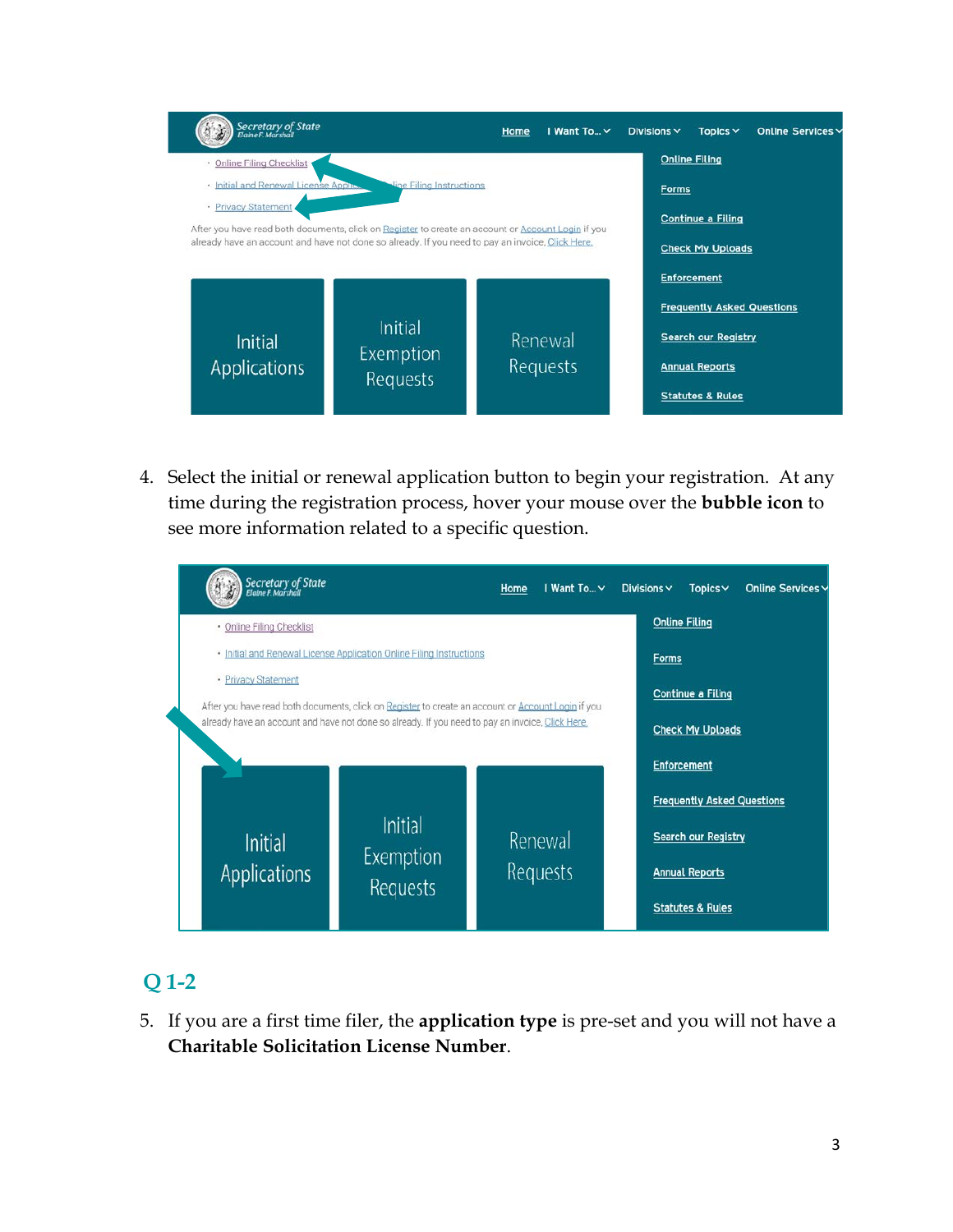|              | exemption. | Continue an initial, renewal, or |
|--------------|------------|----------------------------------|
|              |            |                                  |
| $\checkmark$ |            |                                  |
|              |            |                                  |
|              |            | <b>Maintain Your Profile</b>     |

# **Q 3-5**

6. Enter the "**Legal Name**" and street address of your organization. Remember to use your Legal Name and not an assumed name.

# **Q 6-9**

7. Continue filling in the organizational information: the mailing address if different from the physical address, the organization's telephone number, email address and website. **Please note that an email address is required for future electronic notifications**. **Click the Save and Continue button.**

# **Q 10**

- 8. Does your organization have more than one North Carolina location?
	- a. If the answer is yes, enter the addresses and contact information for each additional North Carolina location or upload a **pdf document** with list.
	- b. Otherwise, **Answer No**, then
	- c. **Click Previous button or Save and Continue.**

### **Q 11-13**

- 9. Describe the organization's charitable purpose, how contributions will be used and major program activities.
	- a. You are limited to 2 lines of data, so, if needed add an attachment.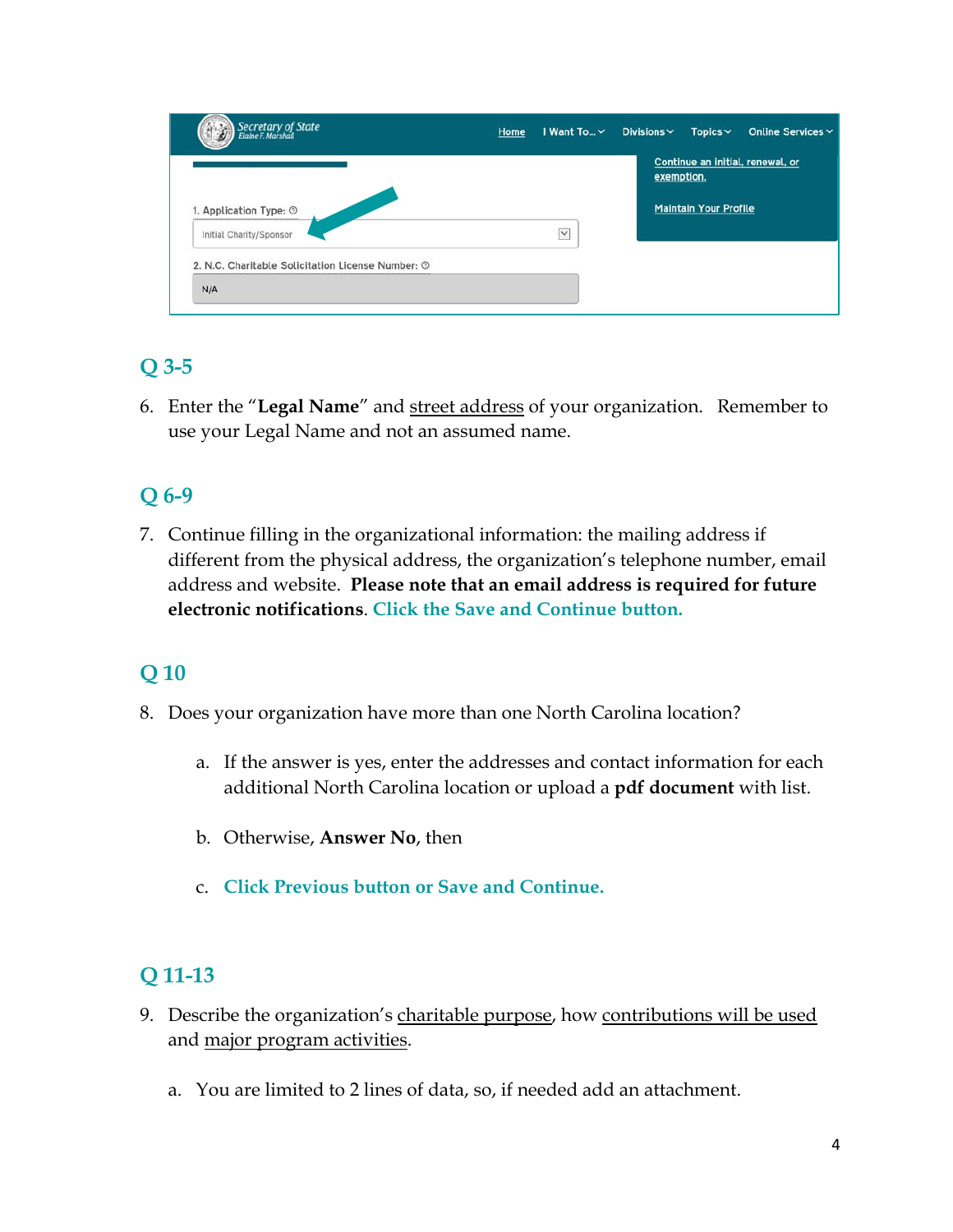- b. **File name cannot contain /\<>#\$\*%^!.**
- c. **Click Previous button or Save and Continue.**

10. Enter your organization's **Fiscal Year End**. The fiscal year end is important because CSL uses this date to determine when your license will expire.

# **Q 15**

- 11. Has your organization received a federal tax exemption determination status from IRS?
	- a. If your answer is yes and you have received a letter from IRS stating you are exempt, upload a **pdf copy** of the federal tax exemption letter, then select your IRS tax emption code.
	- b. If you have a **pending** federal tax exemption **application** with IRS, your answer should be **No** and your IRS tax exemption code should be **"Not Determined."**
	- c. If your answer is NO and you **do not have**, have **not applied** nor have a pending application for a federal tax exemption status, your IRS tax exemption code should be **"Non Tax Exempt Entity"**

- 12. **State and Date Established**: Proof of current legal existence is required before your organization is eligible for licensure.
	- a. Select the **State** where your organization was established.
	- b. Be sure to review information in the **bubble icon and e**nter **date** of establishment.
	- c. **Proof of Legal Existence**: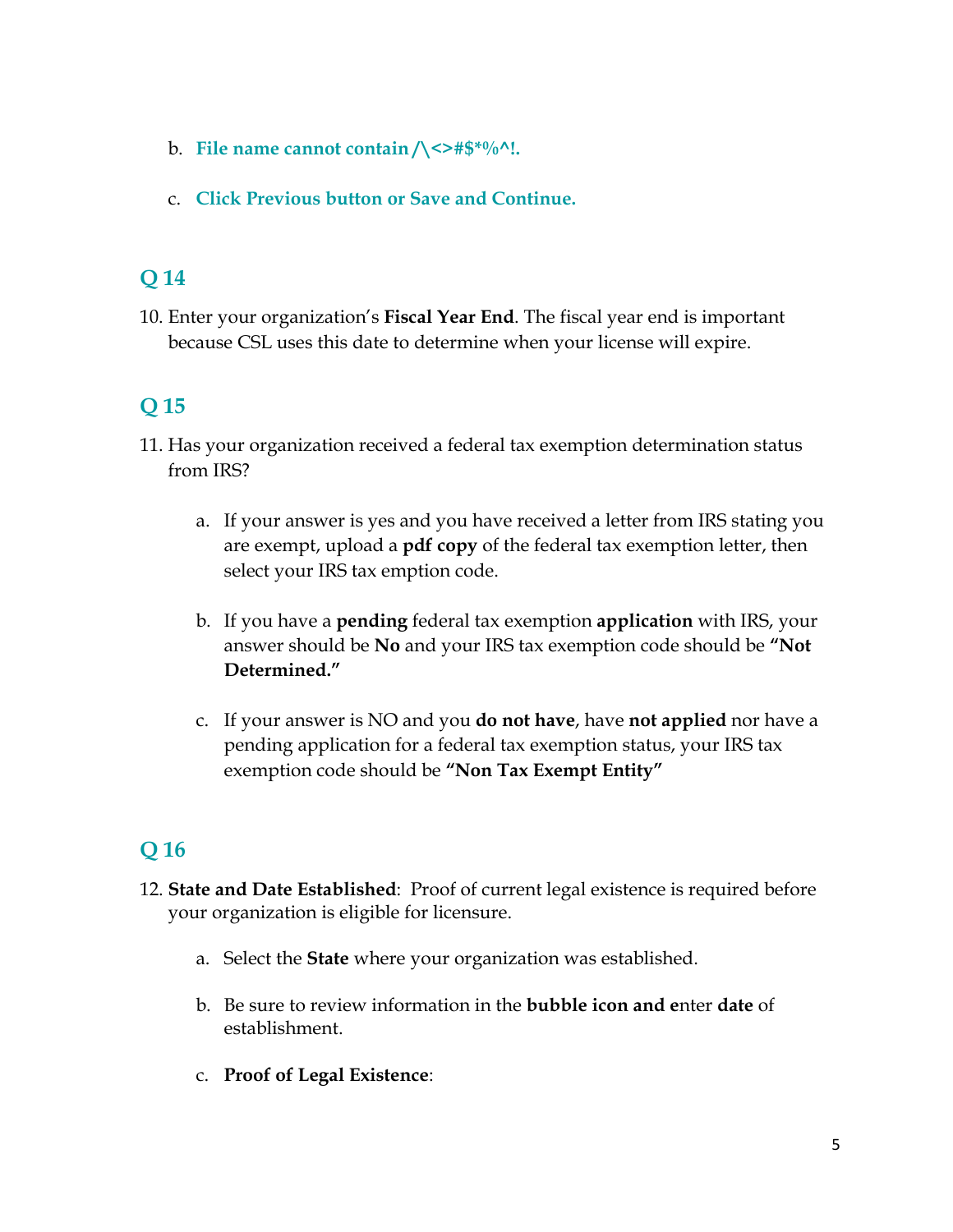- i. Proof of legal existence will be verified for all North Carolina organizations. For all States **other than North Carolina**, you will need to upload proof of legal existence.
- ii. However, if your organization **was not incorporated** in North Carolina, then submit a Certificate of Existence or of Good Standing that was created no more than **6 months prior to date the application was signed.**
- iii. Also, effective December 1, 2017, NC entities that are not incorporated are required to submit a stamped copy of an Assumed Business Name Certificate from register of deeds. (Previously the "doing business as" or "assumed name" certificate).
- iv. **Click the Previous button or Save and Continue**.

- 13. List all **legally registered names** you plan to use in the solicitation of contributions and attach documentation of legal registration from state where registered. This list should include all Assumed Business Name Certificates.
	- a. **File name cannot contain /\<>#\$\*%^!.**

- 14. Enter **None** if you do not solicit for contributions in any other State other than North Carolina. **Do not leave blank.**
	- a. **File name cannot contain /\<>#\$\*%^!.**
	- b. **Click the Previous button or Save and Continue**.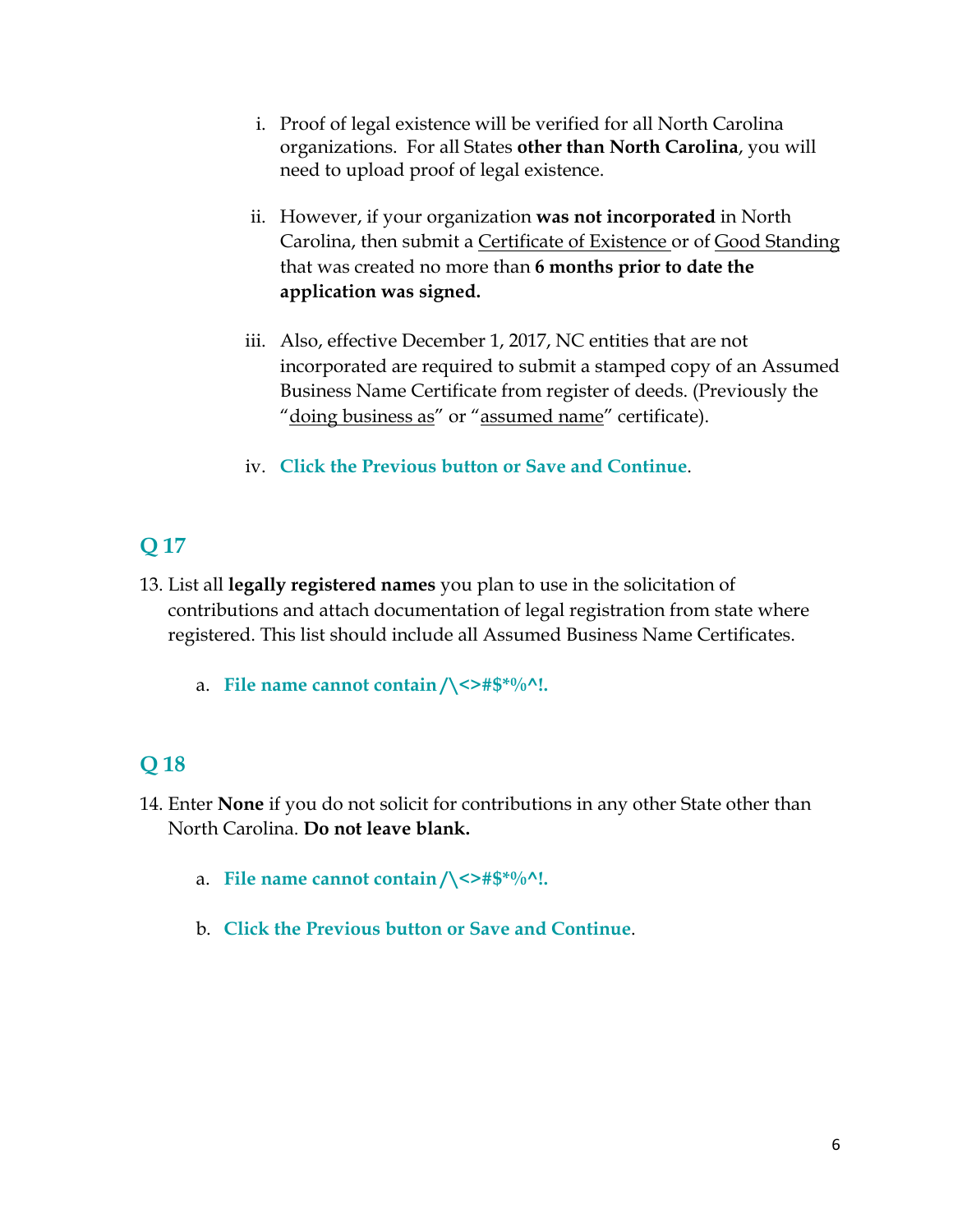- 15. Enter a list of the **names** and **street addresses** of your organization's board and salaried executive personnel for the **current fiscal year.** To avoid your application from being delayed and possibly denied; **Do not use PO Box addresses**.
	- Here is an example of how you can answer question #19. A street address is listed for each board member. You can also use the physical address of the organization for each board member instead of his or her personal address.

| <b>BOARD OF DIRECTORS (current FY)</b>                                                                |                                                                      |
|-------------------------------------------------------------------------------------------------------|----------------------------------------------------------------------|
| <b>Christopher Robinson, Chair</b><br>621 Camden Street<br>Raleigh, NC 27642                          | <b>Tony Bird, Vice Chair</b><br>102 Pulte Drive<br>Wendell, NC 27601 |
| Sean Penn, Secretary<br>c/o CSL Children Alliance (entity)<br>2503 Highland Lane<br>Raleigh, NC 27663 | Lisa McHenry, Treasurer<br>421 Sumter Avenue<br>Cary, NC 27622       |
| NOTE: The charity's street address may be used<br>in lieu of personal addresses.                      |                                                                      |

# **Q 20**

16. List all individuals in charge of solicitation activities for the organization. You are limited to 2 lines of data, if needed add an attachment.

- 17. Enter a list of the **names**, **street addresses**, and **telephone numbers** for those who have custody and/or distribution of the contributions.
	- a. You are limited to 2 lines of data.
	- b. **File name cannot contain /\<>#\$\*%^!.**
	- c. **Click the Previous button or Save and Continue**.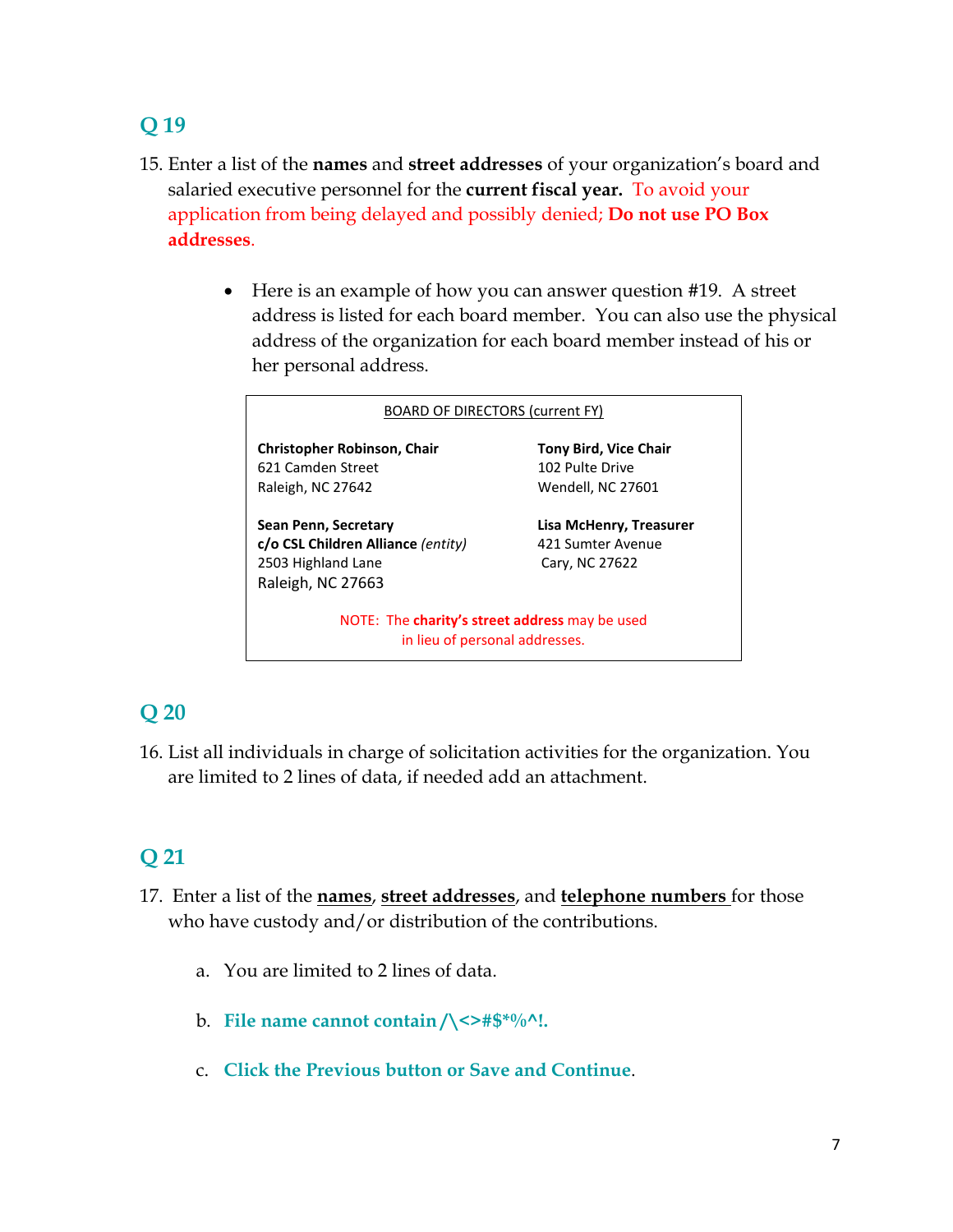18. If your organization has an office in North Carolina, enter NA. (**DO NOT LEAVE BLANK)** If your organization **do not** have an office in North Carolina, enter the **name, street address**, and **telephone number** for the individual who has custody of financial records. **Click the Previous button or Save and Continue.**

### **Q 23**

- 19. Provide financial information for the **immediate preceding year**. CSL accepts 3 major forms of financial documents:
	- a. IRS 990 with Schedule A, 990PF or 990 EZ, or
	- b. Audited Financial Statement, or
	- c. North Carolina Annual Financial Report Form

#### 20. **Additional information regarding financial documents**:

- a. The IRS 990 must be submitted with Schedule A. The 990, 990PF & 990 EZ must be **signed by an officer of the organization.**
- b. An **Audited Financial Statement** must be independently complied and include a statement of revenue and expenses, statement of assets and liabilities, contributions received by applicant and **signed by the CPA.**
- c. The **North Carolina Annual Financial Report Form** is used to report financial information for the immediate preceding year if you do not have a 990 or an Audited Financial Statement available.
- d. For **newly established** applicants with no financial history, submit a **proposed budget** for the current fiscal year including projected revenues and expenses.
- e. Once you have uploaded your document, for example: Form 990, you can view the attachment or choose to remove it.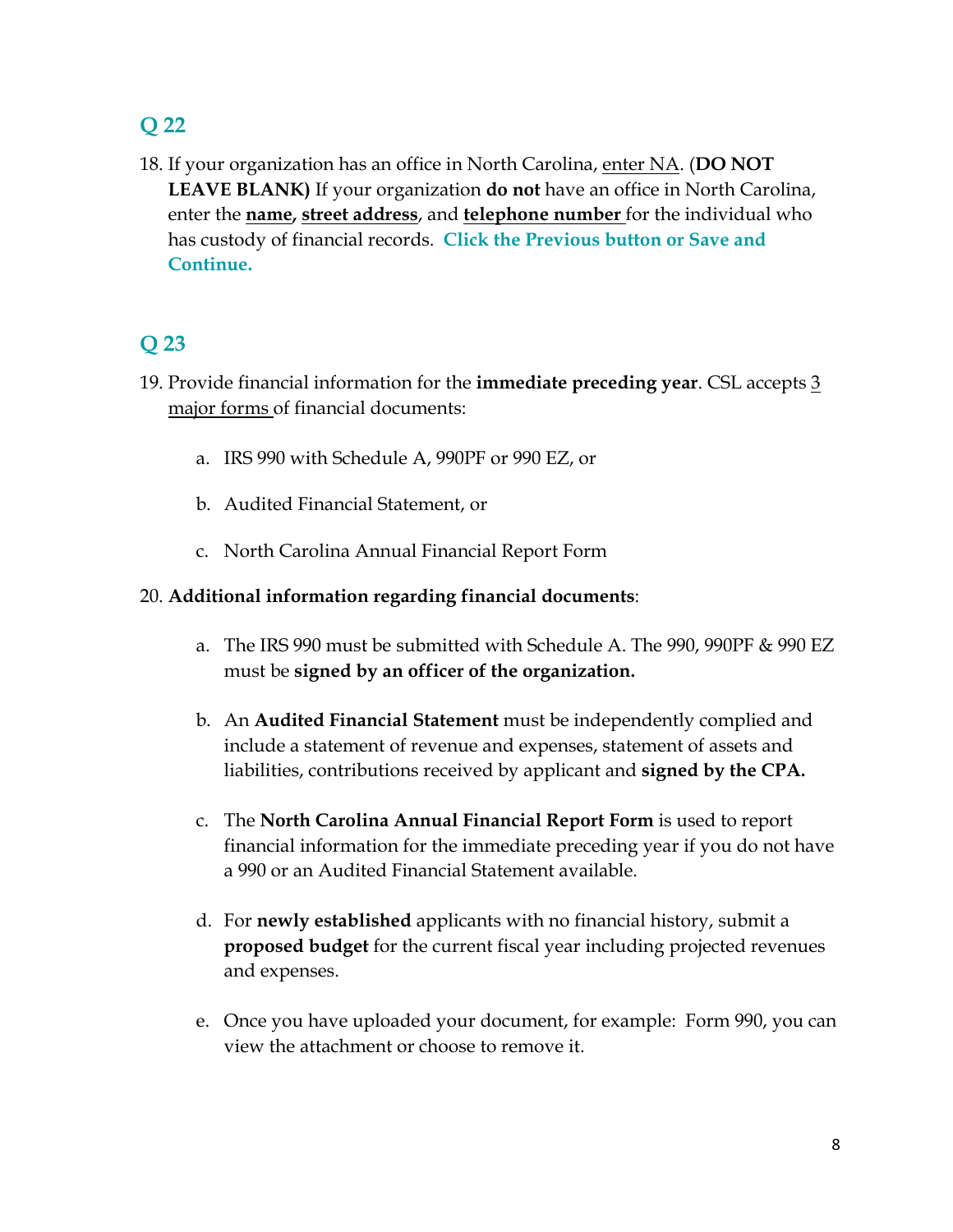f. CSL **does NOT accept** the **990N e-postcard** as a major form of financial document because the e-postcard does not tell CSL if your annual receipts are more or less than **\$25,000** or if you offer compensation.

| <b>990-N</b><br>Department of the Traggury                                           | Electronic Notice (e-Postcard)<br>for Tax-Exempt Organizations not Required To File Form 990 or 990-EZ                                                                                                                                                                                                                           |
|--------------------------------------------------------------------------------------|----------------------------------------------------------------------------------------------------------------------------------------------------------------------------------------------------------------------------------------------------------------------------------------------------------------------------------|
| Infernal Revenue Service                                                             |                                                                                                                                                                                                                                                                                                                                  |
| A For the 2011 calendar year, or lax year beginning 1/1/2011, and ending 12/31/2011. |                                                                                                                                                                                                                                                                                                                                  |
| <b>R</b> Check if applicable<br>IT Terminsted, Out of Business                       | C. Name of erganization<br>dibia:                                                                                                                                                                                                                                                                                                |
| R Gross receipts are normally \$50,000 or<br>less                                    |                                                                                                                                                                                                                                                                                                                                  |
| E Website:                                                                           | Name of Principal Officer                                                                                                                                                                                                                                                                                                        |
|                                                                                      |                                                                                                                                                                                                                                                                                                                                  |
| information. We need it to ensure that you are completed with these laws.            | Privacy Act and Paperwork Reduction Act Notice. We askilor the infarmation on this form to carry out the Internal Revenue laws of the United States. You                                                                                                                                                                         |
| governing the confidentiality of the Form 980-N ill covered in Code section 6104.    | The organization is not required to provide the information requested on a form that is subject to the Pagerwork Reduction Act unless the form displays a val<br>Books or records relating to a form or its instructions must be relatived as long as their contents may become material in the administration of any Internal F |
|                                                                                      | The time needed to complete and file this form and related schedules will vary depending on individual circumstances. The estimated average times is 15+                                                                                                                                                                         |
| file your Form 990-N (e-Postcard) electronically.                                    | Note: This image is provided for your records only. Do NOT mail this page to the IRS. The IRS will not accept this filing vil                                                                                                                                                                                                    |

# **Form 990-N (e-Postcard) is not accepted by CSL**

#### **g. Click the Previous button or Save and Continue.**

- 21. Do you intend to or have you entered into a contract with a professional fundraiser?
	- a. If you answered yes:
		- i. Upload a **NC Fundraising Disclosure Form** for each contractual agreement;
		- ii. Otherwise, answer No.
	- **b. Have you had any solicitation contracts in the last 12 months:**
		- i. If yes, upload a **NC Fundraising Disclosure Form** for each contractual agreement;
		- ii. Otherwise, answer No.
		- iii. **Click the Previous button or Save and Continue**.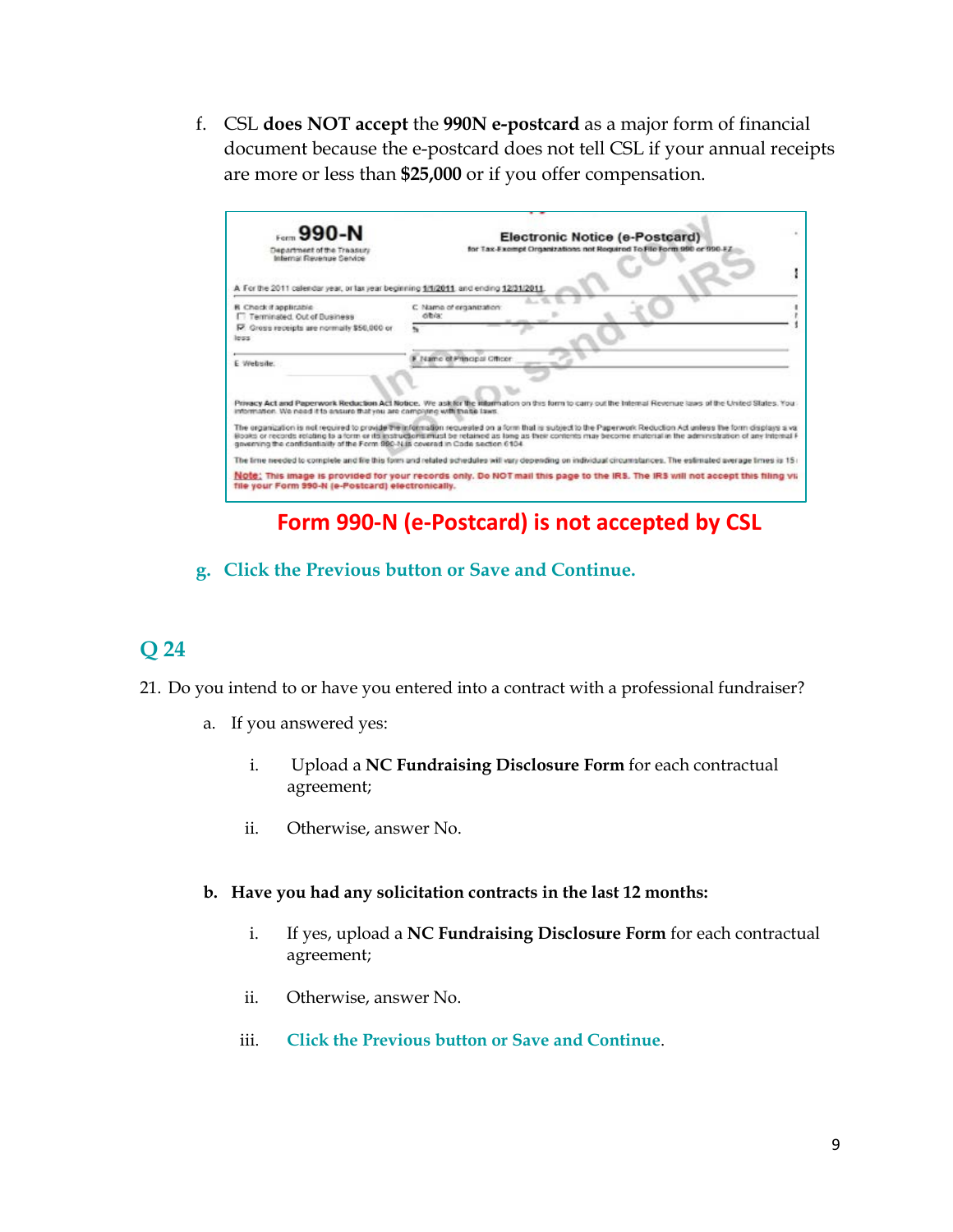27. **Parent organizations,** can file a **consolidate application** by including a list of subordinate chapters, branches, members or affiliates that are **located** in **North Carolina** and their corresponding financial information.

- a. Are you a parent organization filing a consolidated application?
- b. If your answer is yes, attach the required information for each subordinate organization.
- c. For additional information, hover your mouse of the **bubble icon.**
- d. **Click the Previous button or Save and Continue**.

# **Q 26**

30. Are you a Federated Fundraising Organization such as the United Way, United Arts Fund, community chest or similar entity that **solicit** and **distribute contributions** on behalf of a group of independent organizations? These organizations have **voluntarily joined** together in membership, **without giving authority** and **control** of their operations to the federated organization.

- a. If your answer is yes, attach a list of all member agencies with their contact information, whether they are exempted or licensed and the dollar amount allocated to the member agency.
- b. Here is an example of how to answer question #26 regarding Federated Fundraising Organizations.

| <b>CSL Federated Children Alliance (Federated Organization)</b> |                                                     |  |  |  |  |
|-----------------------------------------------------------------|-----------------------------------------------------|--|--|--|--|
| <b>Bluebird Charities (member)</b>                              | The Green Center for the Homeless ( <i>member</i> ) |  |  |  |  |
| Rhonda Howell                                                   | <b>Stanley Lucas</b>                                |  |  |  |  |
| 621 Camden Street                                               | 102 Pulte Drive                                     |  |  |  |  |
| Raleigh, NC 27642                                               | Wendell, NC 27601                                   |  |  |  |  |
| (P) 202-374-8269                                                | (P) 202-374-8269                                    |  |  |  |  |
| (F) 202-374-2122                                                | (F) 202-374-2122                                    |  |  |  |  |
| EX000921 (Exempted)                                             | <b>SL000423 (Licensed)</b>                          |  |  |  |  |
| \$167,408                                                       | \$305,864                                           |  |  |  |  |

c. **Click the Previous button or Save and Continue**.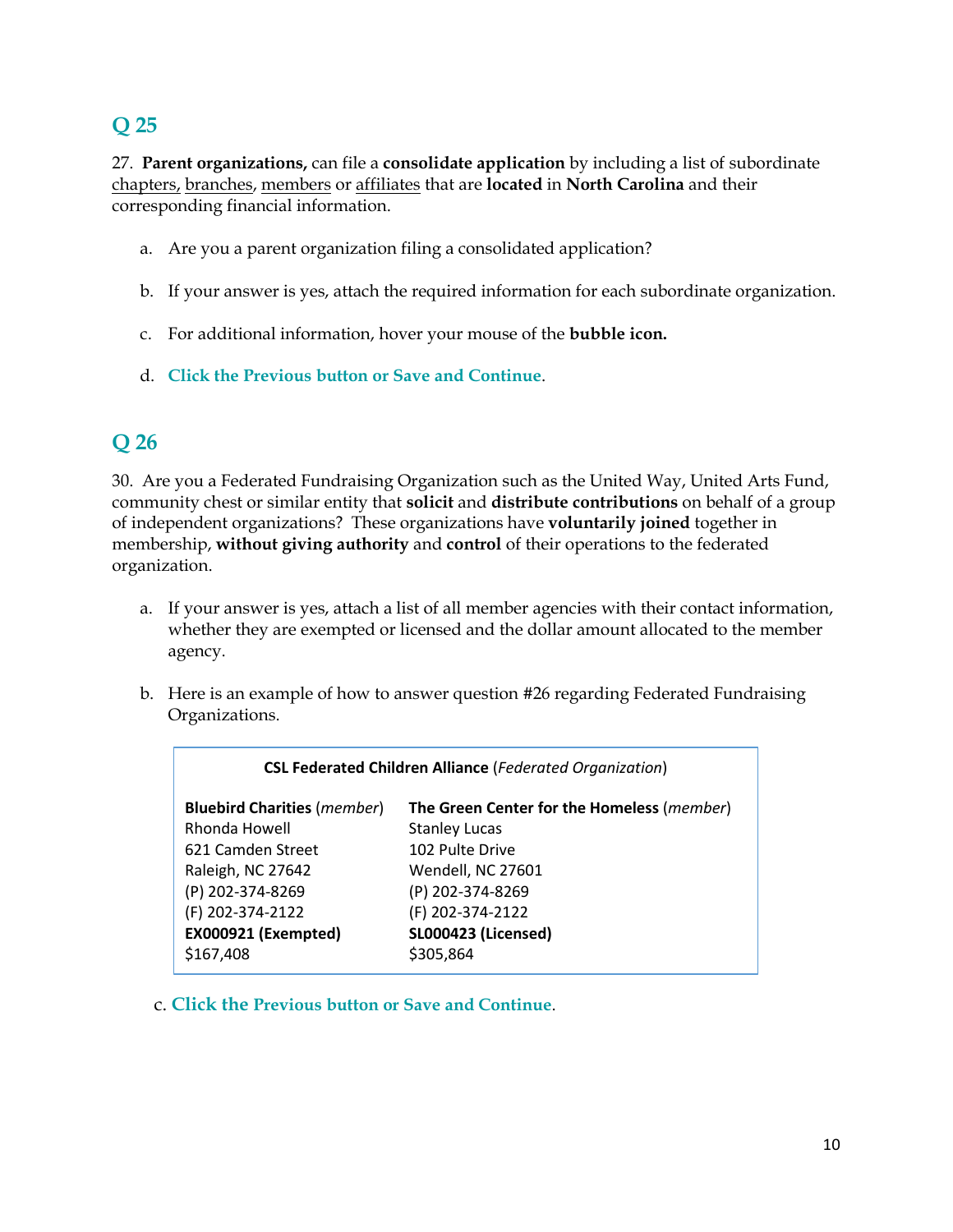31. If you offer compensation to any officer, trustee, organization, incorporator, fundraiser, or solicitor (*including executive director*), you **do not qualify** for an exemption based upon annual revenue of less than \$25,000 and a license is required.

According to IRS Instructions for Form 990 Return of Organization Exempt From Income Tax, (Washington, DC: 2019), page 27, *at* [https://www.irs.gov/pub/irs](https://www.irs.gov/pub/irs-pdf/i990.pdf)[pdf/i990.pdf.](https://www.irs.gov/pub/irs-pdf/i990.pdf)

• *Executive Directors who has the ultimate responsibility for implementing the decisions of the governing body or for supervising the management, administration, or operation of the organization is considered an Officer; including an Executive Director.*

# **Q 28**

32. Attach a **written explanation** for each disciplinary action since your last application filing; if any officers, directors, trustees, or salaried executive personnel have been prohibited from soliciting for contributions.

# **Q 29**

33. Attach a **written explanation** if any officers, directors, trustees, or salaried executive personnel have been found to have engaged in unlawful solicitation activities within the last 5 years.

# **Q 30**

34. Attach a **written explanation** if you have had your authority denied, suspended, or revoked within the last 5 years.

**a. Click the Previous button or Save and Continue**.

# **Q 31**

35. Attach a **written explanation** if you have been subject to a disciplinary action and entered into a voluntary promise of compliance or agreement within the last 5 years.

- a. In certain instances, "disciplinary" actions may prevent you from being licensed to solicit for charitable contributions in North Carolina.
- b. **Click the Save and Continue or Previous button.**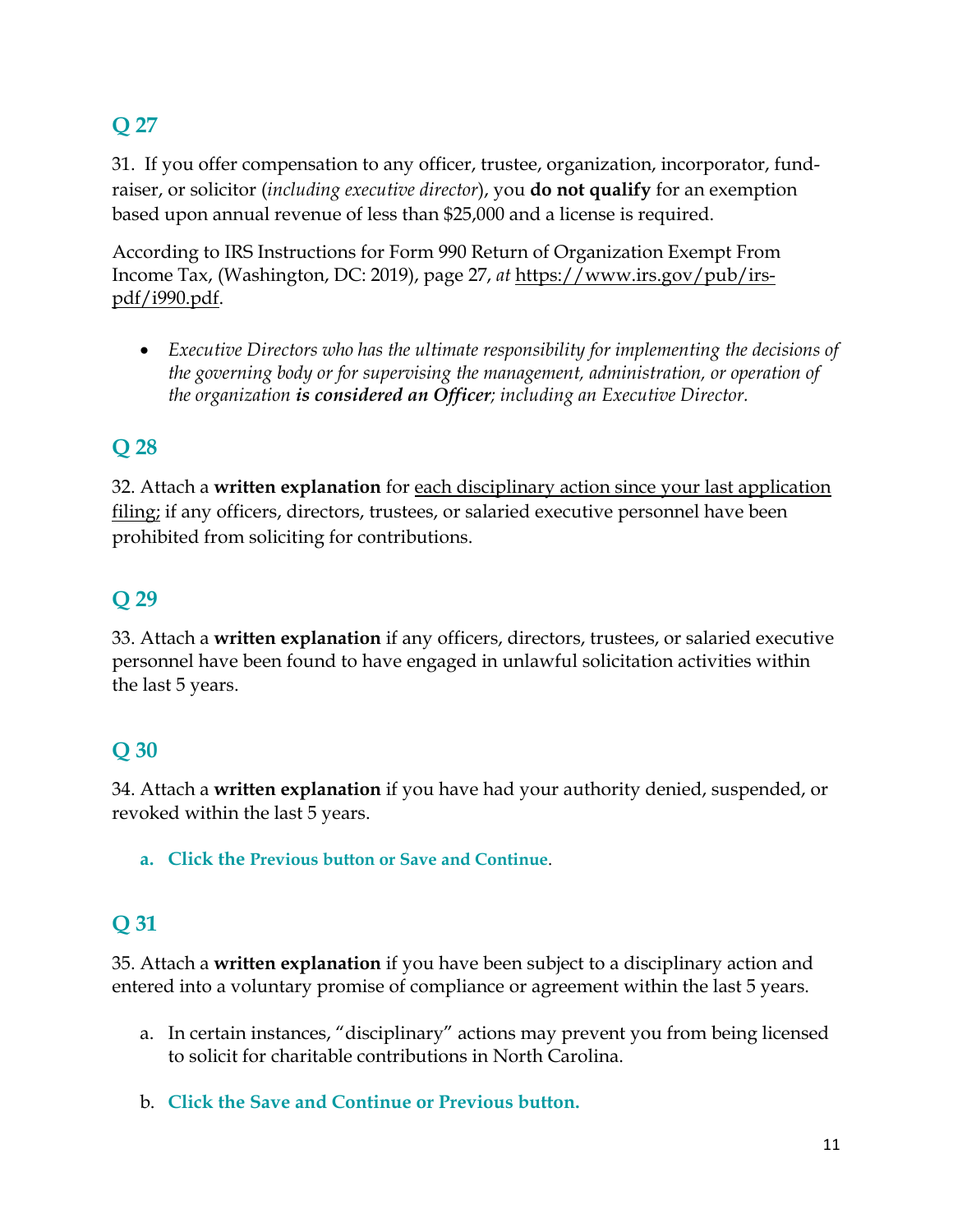36. Enter the contribution amount for the preceding year and your licensing fee, if any, will be calculated plus a \$3.00 transaction fee. Use only numbers when entering contributions received to avoid getting an error message.

- a. **DO NOT** enter any dollar signs, decimals or commas.
- b. **NOTE:** To avoid getting an error message, **use only numbers** for the contribution amount. (i.e. 82000 for \$82,000)

37. If you are completing an online application, the licensing fee will be automatically be calculated based upon the dollar amount of the contributions you entered on line #32.

If you are submitting a paper application use the dollar amount of contributions entered for question #32, and choose one of the options below to calculate your required license fee.

#### **CHECK FEE THAT APPLY AND ENTER THE CALCULATED AMOUNT BELOW**

O If applicant received less than \$25,000 and DID NOT compensate (in any capacity) any officer, trustee, organizer, incorporator, fundraiser or solicitor in the immediate preceding fiscal year: Applicant is EXEMPT, and there is no fee.

 $\circ$  If applicant received less than \$5,000 and DID compensate (in any capacity) any officer, trustee, organizer, or incorporator, fundraiser or solicitor in the immediate preceding fiscal year: A License is required, but no there is no fee.

O If applicant received \$5,000 but less than \$25,000 and DID compensate(in any capacity) any officer, trustee, organizer, incorporator fundraiser or solicitor, in the immediate preceding fiscal year: A License is required, \$50.00

O If applicant received \$25,000 but less than \$100,000 in the immediate preceding fiscal year: \$50.00

O If applicant received \$100,000, but less than \$200,000 in the immediate preceding fiscal vear: \$100.00

O If applicant received \$200,000 or more in the immediate preceding fiscal year: \$200.00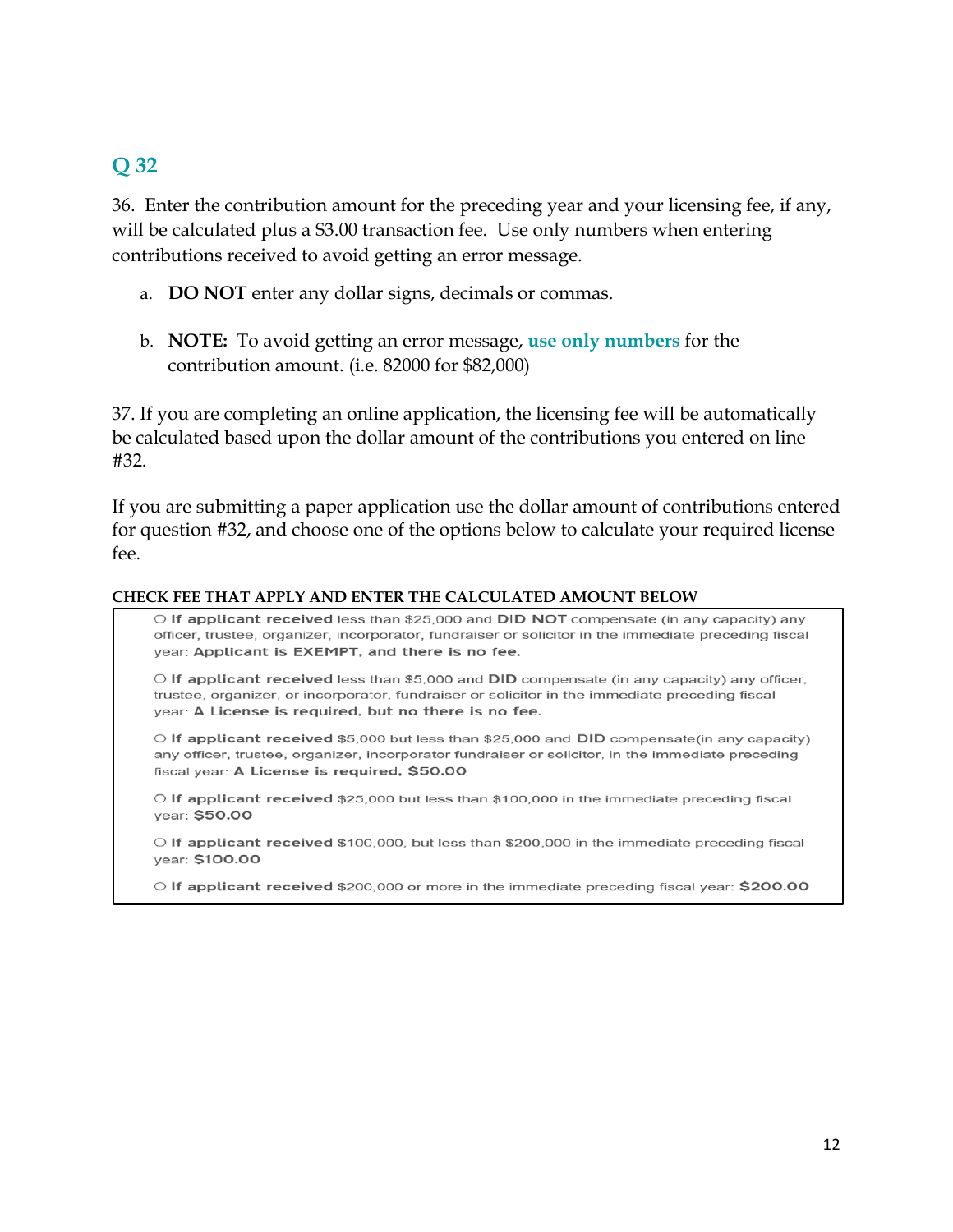| Calculation of Late Fee: \$25.00 per month following expiration of last 60 or 90 day<br>extension calculated on the fifteenth day of each month past the extension date.: $\odot$ |         |
|-----------------------------------------------------------------------------------------------------------------------------------------------------------------------------------|---------|
|                                                                                                                                                                                   | $\circ$ |
| Electronic transaction fee. (2)                                                                                                                                                   |         |
|                                                                                                                                                                                   | 3       |
| Total fee amount for this application: $\oslash$                                                                                                                                  |         |

38. If this is your first time filing an application, you will not pay a late fee. Otherwise, if you are submitting your application late you must add your late here. Late fees accrue monthly on the 16<sup>th</sup> day each month you are late pass any extension of time to renew your application.

a. For example, if your application renewal date is May 15<sup>th</sup>, with an extension date of July 15th, and you renew your application on September 16th, you will incur a late fee of \$75.00. [July 16<sup>th</sup>, August 16<sup>th</sup>, and September 16<sup>th</sup>.]

| Calculated license fee amount: 2                                                                                                                                                         |         |
|------------------------------------------------------------------------------------------------------------------------------------------------------------------------------------------|---------|
| Calculation of Late Fee: \$25.00 per month following expiration of last 60 or 90 day<br>extension calculated on the fifteenth day of each month past the extension date.: $\circledcirc$ |         |
|                                                                                                                                                                                          | $\circ$ |
| Electronic transaction fee.: 2                                                                                                                                                           |         |
|                                                                                                                                                                                          | 3       |
| Total fee amount for this application: $\odot$                                                                                                                                           |         |

#### b. **Click the Previous button or Save and Continue.**

### **Q 33**

39. Occasionally, CSL may need to ask more questions arise regarding your application. Enter the contact information for an organizational member who can verify information if needed.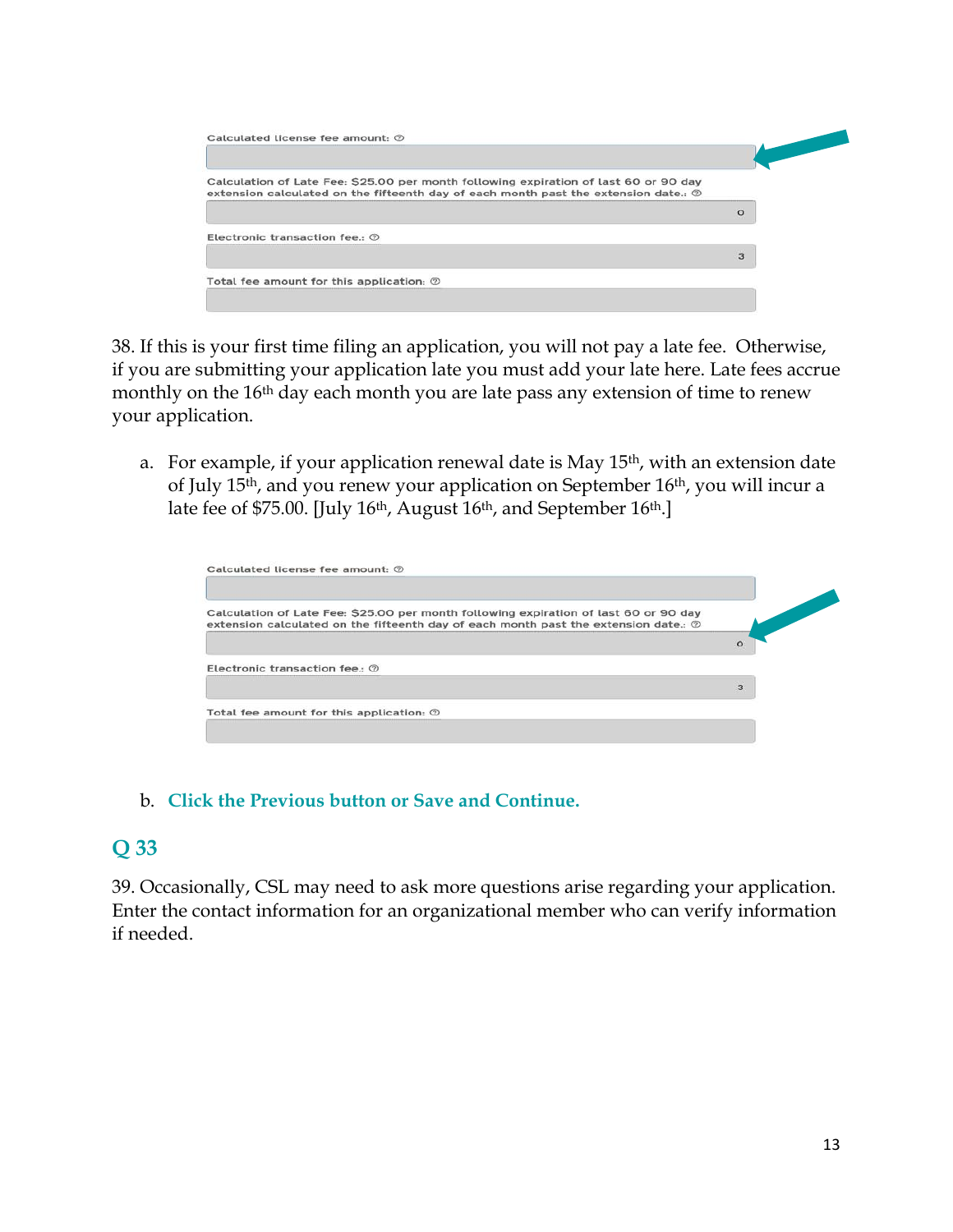#### 40. **A completed and signed Notary Page must be submitted with your online application.**

• If you did not complete a Notary Page before starting the renewal application, you can retrieve the form using this link:

A copy of the Notary Signature Form can be [found here.](https://www.sosnc.gov/documents/forms/charities/charities_sponsors/CslNotaryCharity.pdf)-->

- NOTE the following:
	- o The completed Notary Signature Form must be uploaded as a PDF.
	- o Submission of a blank notary page will result in automatic rejection of the application.
	- o The Notary Seal must be legible on the uploaded form, otherwise your application will be rejected.
- You must also acknowledge several responsibilities associated with the submission of your application for licensure and agree to maintain a copy of the signed **Notary Page** in your records for 3 years.
- **Click the Previous button or Save and Continue.**

# **Q 34**

41. If applicable, enter the third party filer information.

|                        |                                                    | (If applicable)          |
|------------------------|----------------------------------------------------|--------------------------|
|                        | 34. Filer Contact Information (optional) $\oslash$ |                          |
| Name:                  |                                                    |                          |
|                        |                                                    |                          |
| <b>Street Address:</b> |                                                    |                          |
| Address:               |                                                    |                          |
|                        |                                                    |                          |
| City:                  | State:                                             | Zip Code:                |
|                        | North Carolina                                     | $\overline{\phantom{a}}$ |
| Country:               |                                                    |                          |
| <b>Linded States</b>   |                                                    |                          |
| Telephone number:      |                                                    |                          |
|                        |                                                    |                          |

a. **Click the Previous button or Save and Continue.**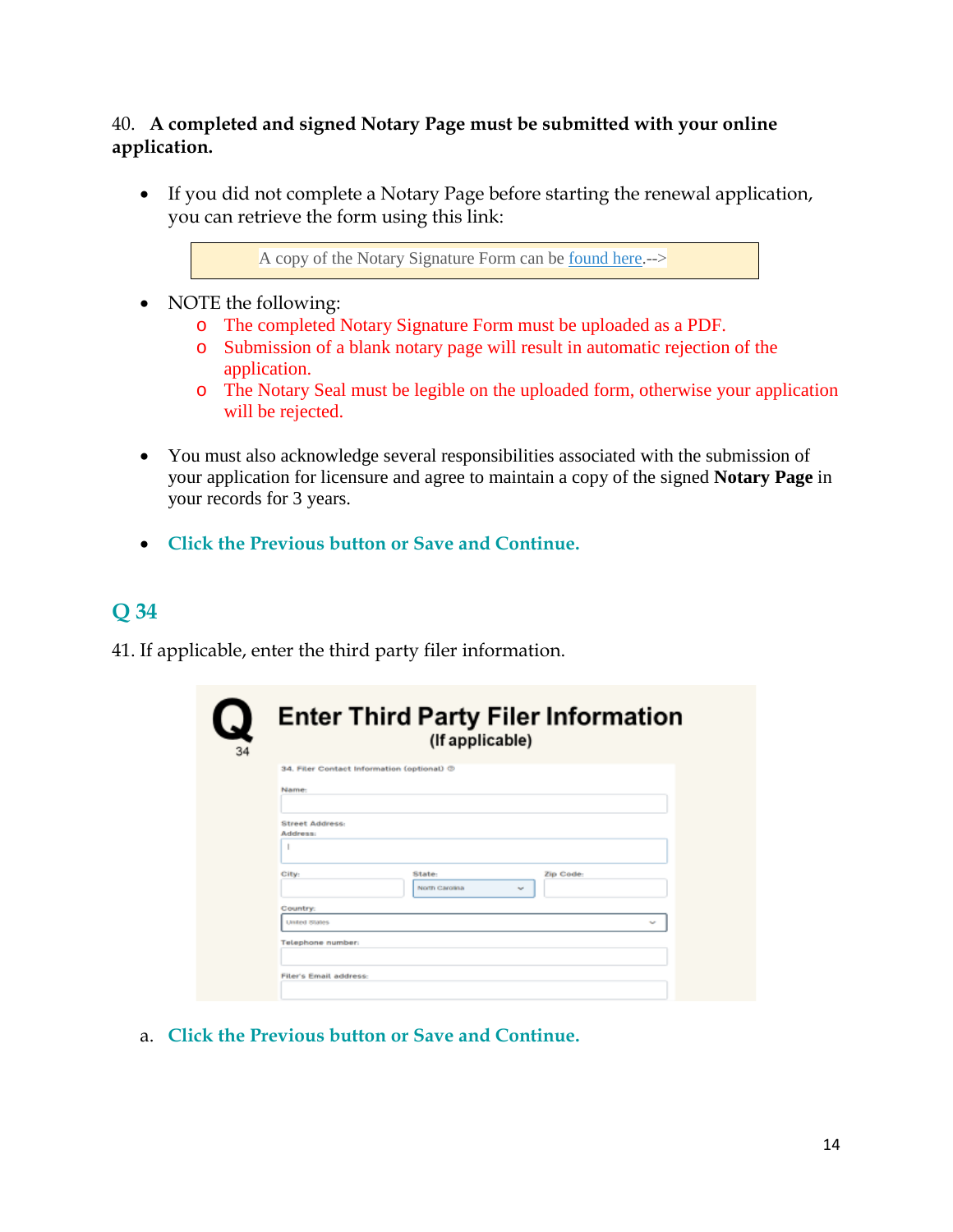43. At this stage, you can preview documents that you have uploaded. Under the Preview Applications and Attachments box, you can click the drop down menu to:

- b. Review your application before submission;
- c. Review the documents that you have uploaded with your application; next

|                                                                                                                                                     | <b>Document and Application Review</b>                                                                                                                                                                                                                                                                                                                                                                                                                                                                                                                                                                                                                                                                                                                                                                                                                                                                                                                                                                                             |
|-----------------------------------------------------------------------------------------------------------------------------------------------------|------------------------------------------------------------------------------------------------------------------------------------------------------------------------------------------------------------------------------------------------------------------------------------------------------------------------------------------------------------------------------------------------------------------------------------------------------------------------------------------------------------------------------------------------------------------------------------------------------------------------------------------------------------------------------------------------------------------------------------------------------------------------------------------------------------------------------------------------------------------------------------------------------------------------------------------------------------------------------------------------------------------------------------|
| Here you can review<br>your application before<br>submission. Also, you<br>can select the drop<br>down menu to see<br>other documents<br>submitted. | Preview Application & Attahments<br>Application<br>B @ B B Q   @ @ I H   & @ & & T<br>G.<br><b>FA</b> , England PCP<br>Solicitation Licence Application<br>Gordo Carolina Casantenanti all'illa Garantara al Stata<br><b>Grida Expan FGF</b><br>Dustrable or Sounsor Organization<br>Ducturie Galicianian Linewing Stutzion<br>Commercities Republic (Mond)<br>MVHRS August 21, 3030<br><b>Miller MCD</b><br>as though liveling.<br>talwall, NC 17608-0621<br>Rone: 9104145406 - 140 enty Toll Ener 1-884-830-4980 - Break coldings or an-<br><b>Welchelter severe entry day.</b><br><b><i>CANADA TO THE</i></b><br>Regulariti resitualizarite (\$1,000 in \$2.0.1, \$22.8.25) contributions intermediate preceding final une-and does<br><b>Professor dealership of the</b><br>tat compensate any officer, trustee, organizer, invorgorator. Fundraiser, or coluitor, applicant may be eligible for<br>Convention<br>DOMTON and may file "Request for Exemption Under LEIF-BE" and submit: supporting documentation. This korm is |

44. Once you have reviewed your application for licensure and the attachments, you have two options. You can:

- a. Select the **PREVIOUS button** if you want to make changes to the application or to an uploaded document.
- b. Select **CHECKOUT** if you are ready to submit your application and pay any required fees.

45. **Fees and Payments.** For online applications, the system will calculate the total fees due before a payment is required.

| <b>Fees &amp; Payment</b>                    |                                                                                                                                                                               |         |  |  |  |
|----------------------------------------------|-------------------------------------------------------------------------------------------------------------------------------------------------------------------------------|---------|--|--|--|
| The system will show<br>you all the required | <b>Fees &amp; Payment</b>                                                                                                                                                     |         |  |  |  |
| payment for all fees                         | Calculated license fee amount: 0                                                                                                                                              | \$50.00 |  |  |  |
| before a payment is                          | Calculation of Late Fee: \$25.00 per month following expiration of last 60 or 90<br>day estension calculated on the fifteenth day of each month past the extension<br>date. O | \$0.00  |  |  |  |
| required.                                    | \$2 Electronic transaction fee : @                                                                                                                                            | \$2.00  |  |  |  |
|                                              | Total fee amount for this application: ®                                                                                                                                      | \$52.00 |  |  |  |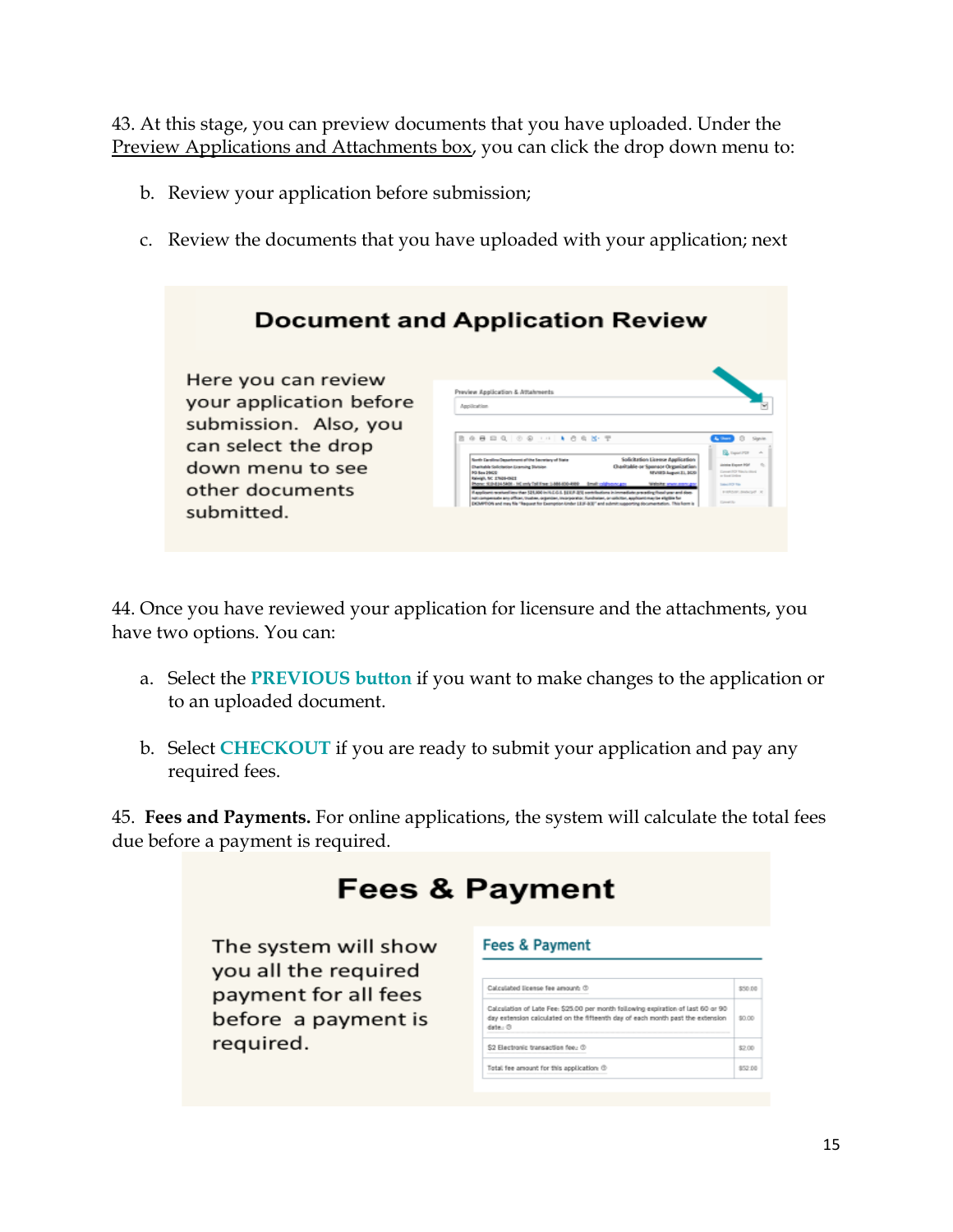- a. For payment of required fees due, decide on your method of payment: ACH debit or Credit Card.
- b. For Checking Account (ACH), enter the routing and account numbers. Re-enter the account number for verification that the information was entered correctly.

| If Paying by ACH Debit                                                                                               |                                                                                                                       |  |
|----------------------------------------------------------------------------------------------------------------------|-----------------------------------------------------------------------------------------------------------------------|--|
| Enter:<br><b>Bank Account Routing Number</b><br>٠<br><b>Bank Account Number</b><br>٠<br>Verify Bank information<br>٠ | Payment Troe:<br>$\overline{\mathbf{x}}$<br>Checking Account (JACH)<br>Rosting Number: @<br><b>Annount Momber (3)</b> |  |
| Then Click Pay & Submit                                                                                              | Verify Account # 04t Tab after verifying account to enable the submit button): @                                      |  |

c. For credit card payment, enter card number, expiration date, and CCV code.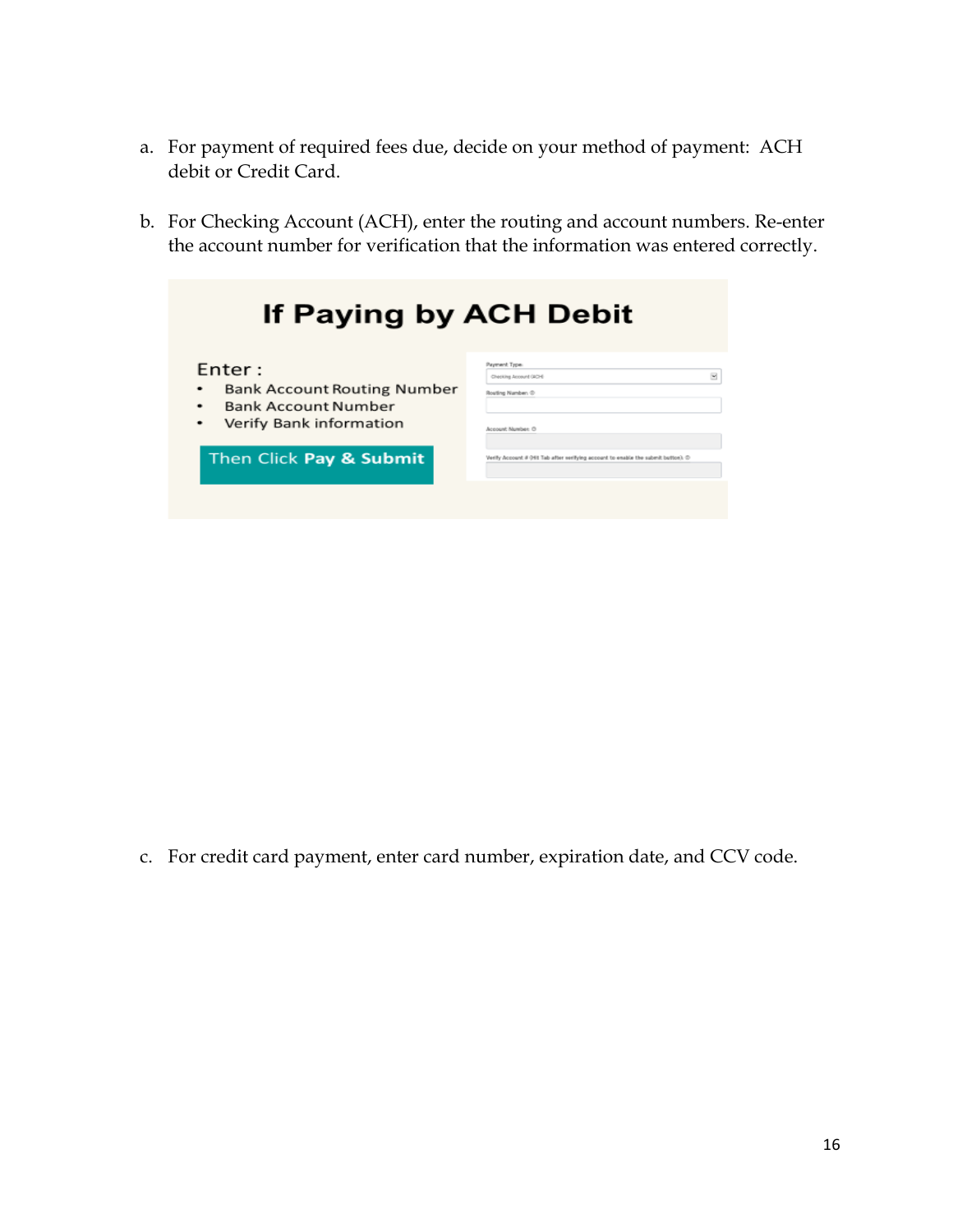| If Paying by Credit Card  |                                                       |
|---------------------------|-------------------------------------------------------|
| Enter:                    | Payment Type:<br>$\mathcal{M}$<br>CHASE CANSONS! Cand |
| Name & Address            | Name & Address on candioptional.)                     |
| Card Number               |                                                       |
| <b>Expiration Month</b>   | Card Number, O                                        |
| <b>Expiration Year</b>    | Expiration Manth- O                                   |
| CCV 3-digit Security Code | $\overline{\mathbf{v}}$<br>$CI - Lemary$              |
|                           | Expiration Year O                                     |
|                           | $\overline{\mathbf{w}}$<br><b>SOUND</b>               |
| <b>Then Click Submit</b>  | CCV (Security) Number: @                              |

46. With this submission, you have completed the charitable application licensure process. Print a copy of the invoice for your records.

|                                                    | <b>Receipt</b>                                                                                                                                                                                                                                                                                                                                                                                                                                                                                                                                                                                                                                                                          |
|----------------------------------------------------|-----------------------------------------------------------------------------------------------------------------------------------------------------------------------------------------------------------------------------------------------------------------------------------------------------------------------------------------------------------------------------------------------------------------------------------------------------------------------------------------------------------------------------------------------------------------------------------------------------------------------------------------------------------------------------------------|
| Be sure to print out<br>a copy of your<br>receipt. | Total fee amount for this application:<br>552.00<br>1. This license application is incomplete until the fully completed, notarized signature page is received by<br>CSI no later than 2/10/3018.<br>2. The ten (10) days review period for CSL to approve or derly this license application per N C G S. §131F<br>SHALL NOT BEGIN until the date on which CSL receives the fully completed, notatized signature page.<br>3. Applicable late fees are assessed based on the date this completed notarized document is received by<br>CSL.<br>The notarized signature page may be reprinted from the "Check My Submissions" page<br>Print a receipt for your records: 14163069<br>Receipt |

47. You completed the application process.